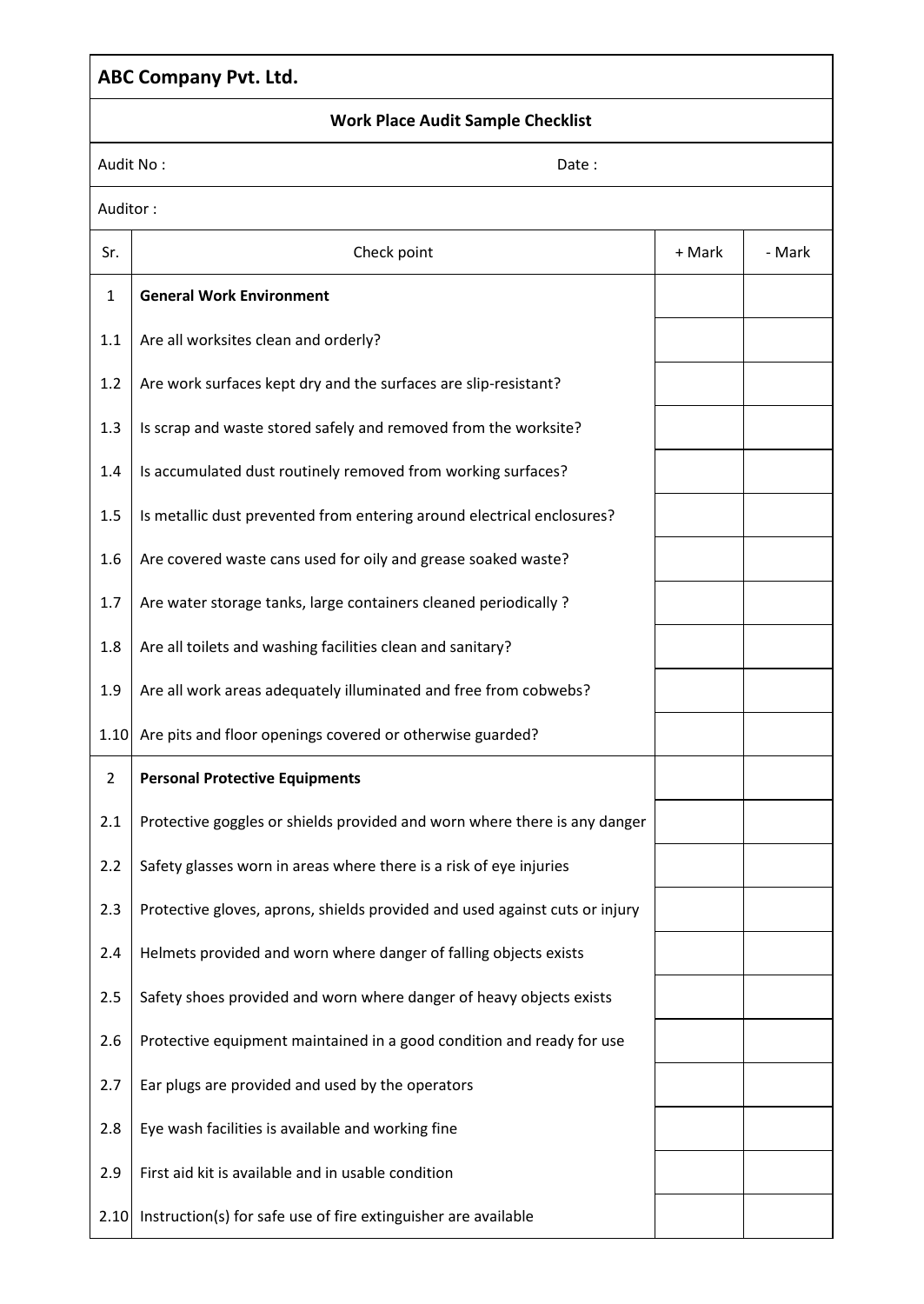### **ABC Company Pvt. Ltd. Work Place Audit Sample Checklist** | Audit No : Note : Note : Note : Note : Note : Note : Note : Note : Note : Note : Note : Note : Note : Note : Note : Note : Note : Note : Note : Note : Note : Note : Note : Note : Note : Note : Note : Note : Note : Note :

| Auditor: |                                                                             |        |        |
|----------|-----------------------------------------------------------------------------|--------|--------|
| Sr.      | Check point                                                                 | + Mark | - Mark |
| 3        | <b>Walkways, Floor and Stairways</b>                                        |        |        |
| 3.1      | All aisles and passageways kept clear, no obstacles stored in path ways     |        |        |
| 3.2      | No holes in the floor, sidewalk or other walking surface repaired and safe  |        |        |
| 3.3      | Safe clearance for walking in aisles where machine part is moving           |        |        |
| 3.4      | Materials stored in a way that sharp projectiles will not interfere in path |        |        |
| 3.5      | Adequate headroom provided for the entire length of aisle                   |        |        |
| 3.6      | Indicators provided near steps (e.g. Self-glow or Radium Strips)            |        |        |
| 3.7      | Grate or floor cover design is adequate to prevent roller / slider blockage |        |        |
| 3.8      | All pits (under use / no use) covered adequately                            |        |        |
| 3.9      | All stairs are wide, free from broken step, with uniform step height        |        |        |
| 3.10     | All stairs are provided with guide rail                                     |        |        |
| 4        | Hand Tools, Power Tools and likewise Equipments                             |        |        |
| 4.1      | Tools and equipment used by employees are in good condition                 |        |        |
| 4.2      | Damaged tools have been segregated from under use okay tools                |        |        |
| 4.3      | Tool grips, handles or tail stock is not slippery, proper knurling provided |        |        |
| 4.4      | Face shield is used where flying object is produced during tool operation   |        |        |
| 4.5      | Tool cutting edges is sharp to enable smooth movement without slip          |        |        |
| 4.6      | Tools stored in right and secured condition that prevent damage of tool     |        |        |
| 4.7      | Electric connections of any tool are not worn out or broken                 |        |        |
| 4.8      | Rotary or moving parts of equipment guarded to prevent physical contact     |        |        |
| 4.9      | Electrically operated tools and equipment effectively insulated / grounded  |        |        |
| 4.10     | Pneumatic and hydraulic hoses on power-operated m/c are damage free         |        |        |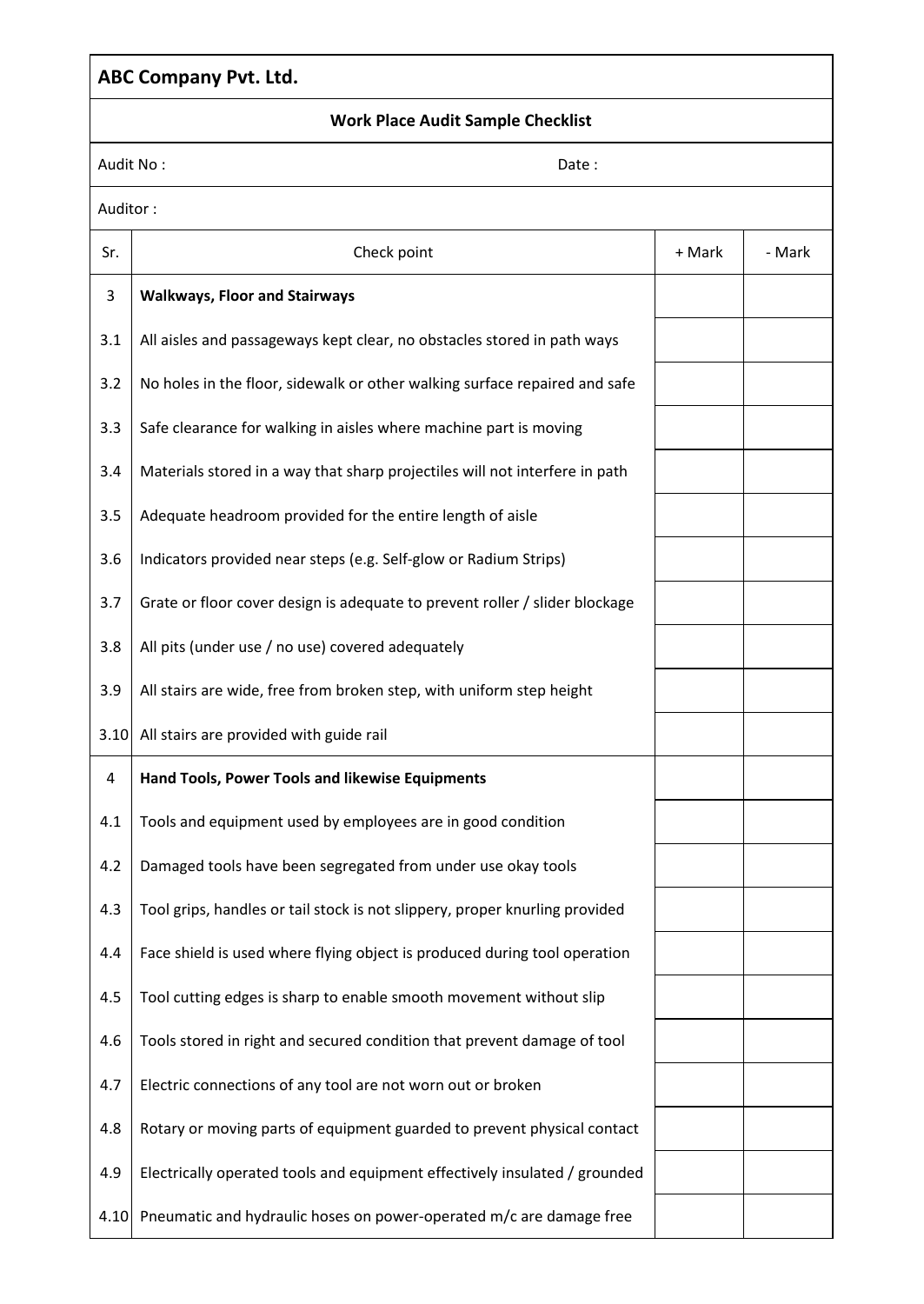### **ABC Company Pvt. Ltd.**

#### **Work Place Audit Sample Checklist**

| Audit No: |  |  |
|-----------|--|--|
|           |  |  |

|          | Audit No:<br>Date:                                                          |        |        |  |  |
|----------|-----------------------------------------------------------------------------|--------|--------|--|--|
| Auditor: |                                                                             |        |        |  |  |
| Sr.      | Check point                                                                 | + Mark | - Mark |  |  |
| 5        | Machine Guarding, Pulley, Belts safe use                                    |        |        |  |  |
| 5.1      | Interviewed persons are trained on safe machine operation and guarding      |        |        |  |  |
| 5.2      | Preventive machine maintenance is done and is effective                     |        |        |  |  |
| 5.3      | No abnormal noise noticed during shop floor round up                        |        |        |  |  |
| 5.4      | Machines with moving or reciprocatory parts are properly anchored           |        |        |  |  |
| 5.5      | Machine emergency stop switch is within reach and properly working          |        |        |  |  |
| 5.6      | Electric supply to each machine can be locked during maintenance            |        |        |  |  |
| 5.7      | Pulleys, lifting belts and tackles are in proper and damage free conditions |        |        |  |  |
| 5.8      | Moving cranes, chains, hanging arms and gears properly guarded              |        |        |  |  |
| 5.9      | Safety provisions made to prevent machines from automatically starting      |        |        |  |  |
| 5.10     | Guard door safety switches (of all machines) are in operative condition     |        |        |  |  |
| 6        | <b>Compressors &amp; Compressed Air</b>                                     |        |        |  |  |
| 6.1      | All compressors equipped with pressure relief valves and that are working   |        |        |  |  |
| 6.2      | All compressors operated and lubricated in accordance with procedure        |        |        |  |  |
| 6.3      | Compressed air is released before maintenance work on compressor            |        |        |  |  |
| 6.4      | Indicative sign are published and compressor area is entry restricted       |        |        |  |  |
| 6.5      | Compressor drive system is enclosed and protected well from all sides       |        |        |  |  |
| 6.6      | Highly compressed air is prevented from common use for cleaning             |        |        |  |  |
| 6.7      | Periodic safety certification of compressor and the tank is done in time    |        |        |  |  |
| 6.8      | Flow of compressed air from tank to use location is indicated in red        |        |        |  |  |
| 6.9      | Condition of pipes is good and adequately free from rust and corrosion      |        |        |  |  |
| 6.10     | Adequate amount of Teflon tape is used at the jointing portion of pipes     |        |        |  |  |